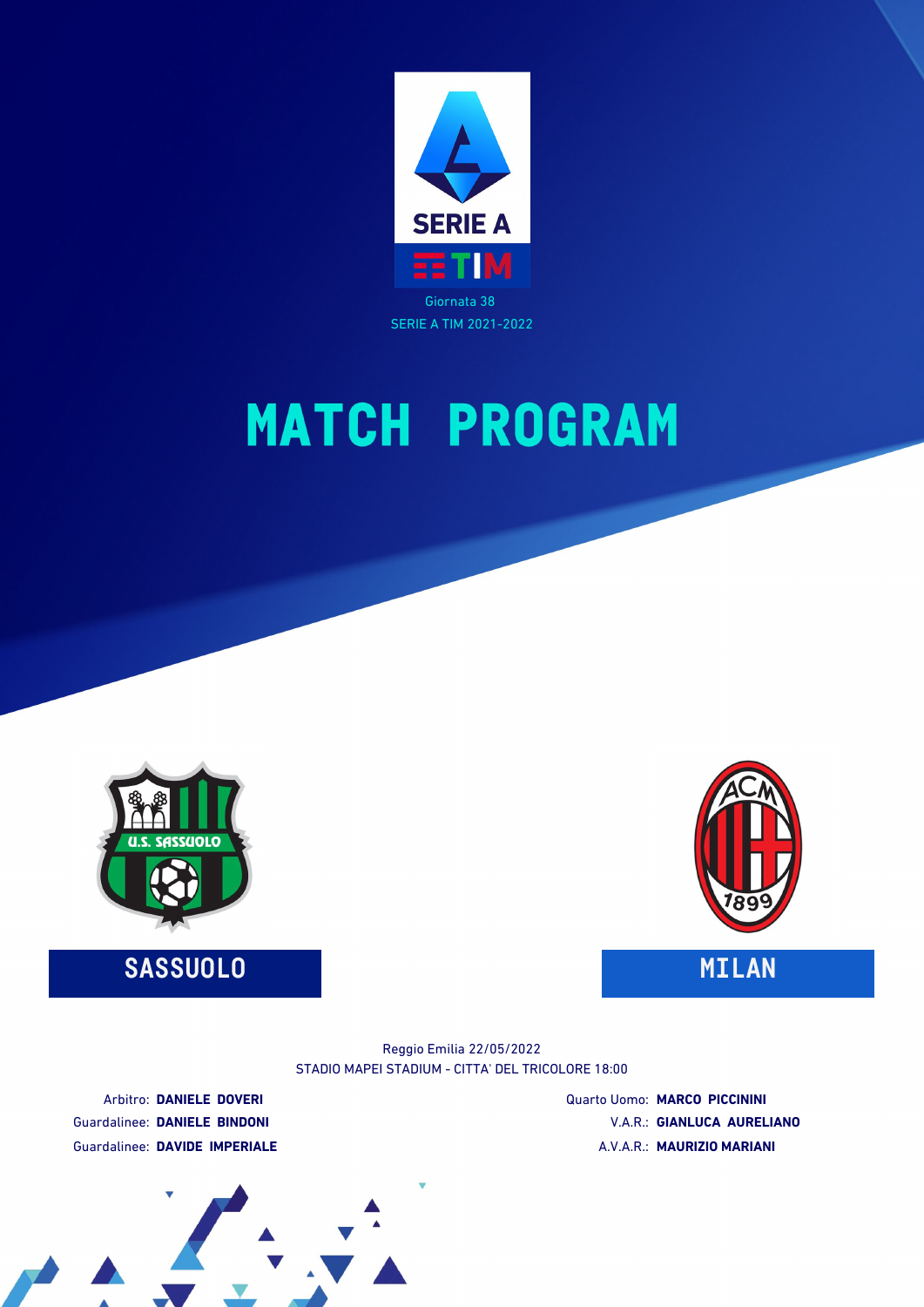

# **MATCH PROGRAM**



Reggio Emilia 22/05/2022 STADIO MAPEI STADIUM - CITTA' DEL TRICOLORE - 18:00

**SASSUOLO VS MILAN**

### **RISULTATI STAGIONALI**

Giornata 38

SERIE A TIM 2021-2022

| <b>TOTALI</b>         | <b>PTG</b> | G  | v  | N                | Þ                | GF | GS | DIFF.RETI         |
|-----------------------|------------|----|----|------------------|------------------|----|----|-------------------|
| <b>SASSUOLO</b>       | 50         | 37 | 13 | 11               | 13               | 64 | 63 | $+1$              |
| <b>MILAN</b>          | 83         | 37 | 25 | 8                | 4                | 66 | 31 | $+35$             |
| <b>CASA/TRASFERTA</b> | <b>PTG</b> | G  | v  | N                | Þ                | GF | GS | <b>MEDIA GOAL</b> |
| <b>SASSUOLO</b>       | 24         | 18 | 6  | $\boldsymbol{6}$ | $\boldsymbol{6}$ | 27 | 27 | 1.5               |
| <b>MILAN</b>          | 43         | 18 | 13 | 4                |                  | 38 | 19 | 2.1               |

### **ULTIMI PRECEDENTI**

| 2021-22 14^ G             | <b>MILAN</b>           | <b>SASSUOLO</b>                                                           |         |
|---------------------------|------------------------|---------------------------------------------------------------------------|---------|
| 28/11/2021                | 21'(1°T) A. ROMAGNOLI  | 24'(1°T) G. SCAMACCA, 33'(1°T)[A] S. KJAER, 21'(2°T) D.<br><b>BERARDI</b> | $1 - 3$ |
| 2020-21 32^6              | <b>MILAN</b>           | <b>SASSUOLO</b>                                                           |         |
| 21/04/2021                | 30'(1°T) H. CALHANOGLU | 31'(2°T) G. RASPADORI, 38'(2°T) G. RASPADORI                              | $1 - 2$ |
| 2020-21 13^ G             | <b>SASSUOLO</b>        | <b>MILAN</b>                                                              |         |
| 20/12/2020                | 44'(2°T) D. BERARDI    | 1'(1°T) R. LEAO, 26'(1°T) A. SAELEMAEKERS                                 | $1 - 2$ |
| 2019-20 35^ G             | <b>SASSUOLO</b>        | <b>MILAN</b>                                                              |         |
| 21/07/2020                | $42'(1°T)$ F. CAPUTO   | 19'(1°T) Z. IBRAHIMOVIC, 47'(1°T) Z. IBRAHIMOVIC                          | $1 - 2$ |
| 2019-20 16 <sup>^</sup> G | <b>MILAN</b>           | <b>SASSUOLO</b>                                                           |         |
| 15/12/2019                |                        |                                                                           | $0 - 0$ |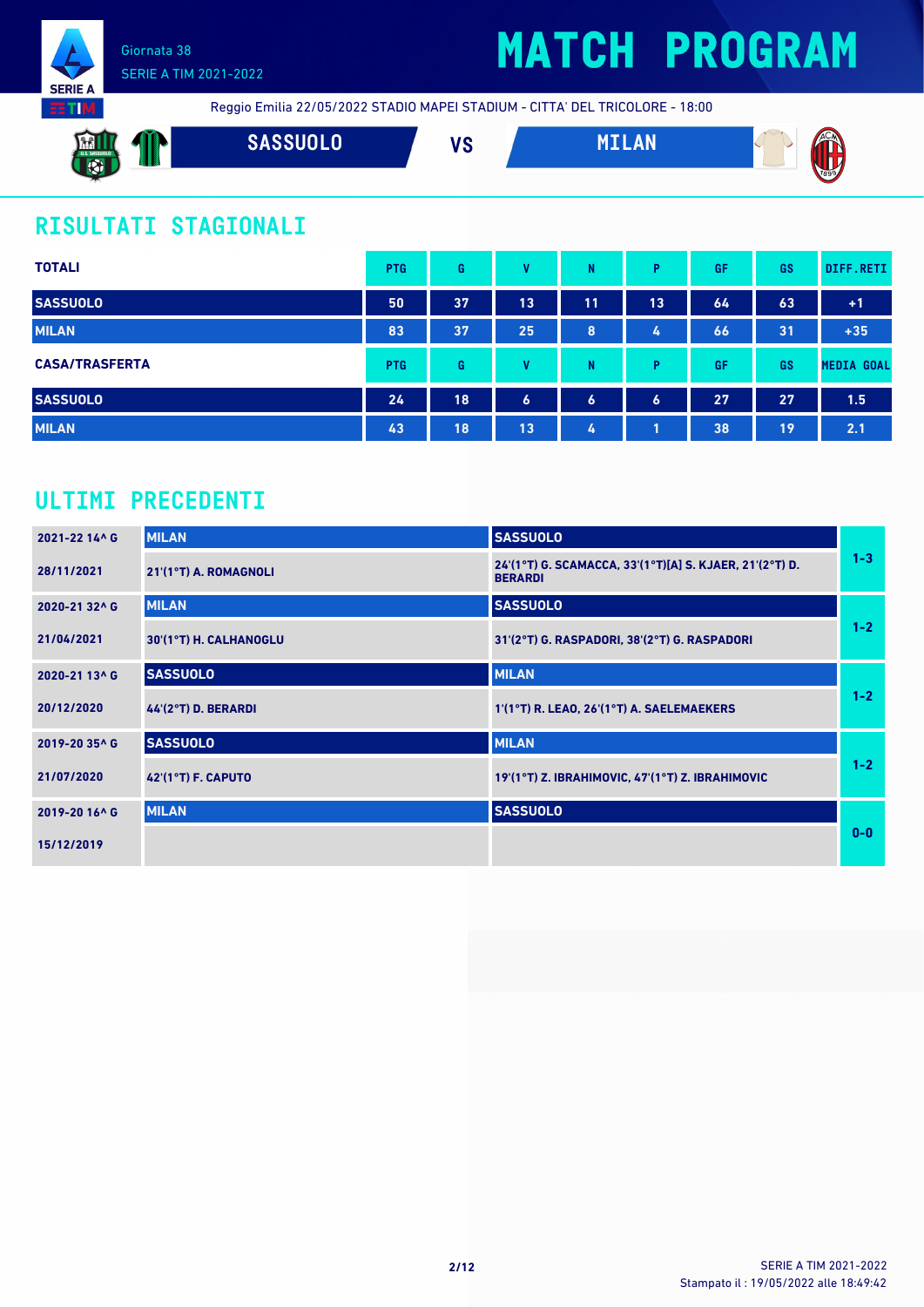

# **MATCH PROGRAM**

Reggio Emilia 22/05/2022 STADIO MAPEI STADIUM - CITTA' DEL TRICOLORE - 18:00

| <b>SALES AND</b><br><b>External</b><br>U.S. SASSUOLO<br>$\mathbf{E}$<br><b>SALE</b> | <b>SASSUOLO</b> | <b>VC</b><br>ು | <b>AN</b><br>MET IN | ACM<br>ш<br>$\sqrt{\frac{1}{1899}}$<br>v |
|-------------------------------------------------------------------------------------|-----------------|----------------|---------------------|------------------------------------------|
| 52                                                                                  |                 |                |                     |                                          |

### **ROSA DELLE SQUADRE**

|                  | <b>SASSUOLO</b>                  | PRES. A                | GOL A          | GOL 2021-22    | PRES. 2021-22  | MIN. 2021-22   |
|------------------|----------------------------------|------------------------|----------------|----------------|----------------|----------------|
|                  | <b>PORTIERI</b>                  |                        |                |                |                |                |
|                  | 24 GIACOMO SATALINO              | $\mathbf{0}$           | $\mathbf{0}$   | $\mathbf{0}$   | $\mathbf{0}$   | $\mathbf{0}$   |
|                  | <b>47 ANDREA CONSIGLI</b>        | 439                    | 627            | 60             | 36             | 3466           |
|                  | <b>56 GIANLUCA PEGOLO</b>        | 111                    | 168            | 3              | $\mathbf{1}$   | 94             |
|                  | 71 GIOELE ZACCHI                 | $\mathbf{0}$           | $\bf{0}$       | $\bf{0}$       | 0              | $\bf{0}$       |
|                  | <b>DIFENSORI</b>                 |                        |                |                |                |                |
|                  | 5 KAAN AYHAN                     | 41                     | $\mathbf{1}$   | 1              | 22             | 1353           |
| $\boldsymbol{6}$ | <b>ROGERIO</b>                   | 112                    | $\overline{2}$ | $\pmb{0}$      | 23             | 1846           |
| 13               | <b>FEDERICO PELUSO</b>           | 273                    | $\bf 8$        | 0              | $\mathbf{1}$   | $\overline{7}$ |
| 17               | <b>MERT MULDUR</b>               | 82                     | $\overline{2}$ | $\bf{0}$       | 30             | 2078           |
| 19               | <b>FILIPPO ROMAGNA</b>           | 59                     | $\mathbf{0}$   | $\mathbf{0}$   | 0              | $\bf{0}$       |
| 21               | <b>VLAD CHIRICHES</b>            | 94                     | 5              | $\bf{0}$       | 29             | 2469           |
|                  | 22 JEREMY TOLJAN                 | 75                     | $\mathbf{1}$   | 0              | 20             | 1504           |
|                  | <b>31 GIAN MARCO FERRARI</b>     | 190                    | 10             | $\mathbf{1}$   | 35             | 3248           |
| 44               | <b>RUAN TRESSOLDI</b>            | 10                     | $\mathbf{0}$   | 0              | 10             | 258            |
| 70               | <b>YEFERSON PAZ</b>              | $\pmb{0}$              | $\mathbf{0}$   | $\bf{0}$       | $\bf{0}$       | $\mathbf{0}$   |
|                  | <b>77 GEORGIOS KYRIAKOPOULOS</b> | 77                     | $\mathbf{1}$   | 0              | 28             | 2028           |
| 89               | <b>EDOARDO PIERAGNOLO</b>        | $\mathbf{0}$           | $\mathbf{0}$   | 0              | 0              | $\mathbf{0}$   |
|                  | <b>CENTROCAMPISTI</b>            |                        |                |                |                |                |
|                  | 4 FRANCESCO MAGNANELLI           | 207                    | 3              | 0              | 11             | 258            |
| 8                | <b>MAXIME LOPEZ</b>              | 63                     | 4              | $\overline{2}$ | 34             | 3088           |
|                  | <b>10 FILIP DJURICIC</b>         | 131                    | 14             | $\overline{2}$ | 12             | 711            |
| 11 <sup>1</sup>  | <b>RICCARDO CIERVO</b>           | 10                     | $\mathbf{0}$   | $\bf{0}$       | 10             | 259            |
| 14               | <b>PEDRO OBIANG</b>              | 157                    | 5              | $\mathbf{0}$   | $\mathbf{0}$   | $\mathbf 0$    |
| 16               | <b>DAVIDE FRATTESI</b>           | 35                     | 4              | 4              | 35             | 2913           |
|                  | <b>20 ABDOU HARROUI</b>          | 22                     | $\mathbf{0}$   | 0              | 22             | 535            |
|                  | 23 HAMED JUNIOR TRAORE           | 128                    | 18             | 7              | 30             | 1846           |
|                  | <b>26 ASAN MATA</b>              | 0                      | $\mathbf{0}$   | 0              | 0              | $\mathbf 0$    |
|                  | 27 CHRISTIAN AUCELLI             | $\pmb{0}$              | $\mathbf{0}$   | $\mathbf 0$    | $\bf{0}$       | $\pmb{0}$      |
| 28               | <b>JUSTIN KUMI</b>               | $\mathbf{0}$           | $\mathbf{0}$   | 0              | $\mathbf{0}$   | $\mathbf 0$    |
|                  | <b>68 SALIM ABUBAKAR</b>         | $\bf{0}$               | $\bf{0}$       | 0              | 0              | $\pmb{0}$      |
|                  | 97 MATHEUS HENRIQUE              | 24                     | 0              | 0              | 24             | 1075           |
|                  | <b>ATTACCANTI</b>                |                        |                |                |                |                |
|                  | 7 BRIAN ODDEI                    | 7                      | $\mathbf 0$    | $\mathbf{0}$   | $2^{\circ}$    | 15             |
|                  | 15 EMIL CEIDE                    | $\epsilon$             | $\mathbf 0$    | $\mathbf{0}$   | 6              | 77             |
|                  | <b>18 GIACOMO RASPADORI</b>      | 74                     | 18             | 10             | 35             | 2797           |
|                  | 25 DOMENICO BERARDI              | 270                    | 101            | 15             | 32             | 2886           |
|                  | 29 LUIGI SAMELE                  | $\overline{2}$         | $\bf{0}$       | 0              | $\overline{2}$ | 12             |
|                  | 91 GIANLUCA SCAMACCA             | 64                     | 24             | 16             | 35             | 2189           |
|                  | 92 GREGOIRE DEFREL               | 230                    | 48             | $\overline{2}$ | 37             | 1462           |
|                  | <b>STAFF TECNICO</b>             |                        |                |                |                |                |
|                  | <b>Allenatore</b>                | <b>ALESSIO DIONISI</b> |                |                |                |                |

Diffidato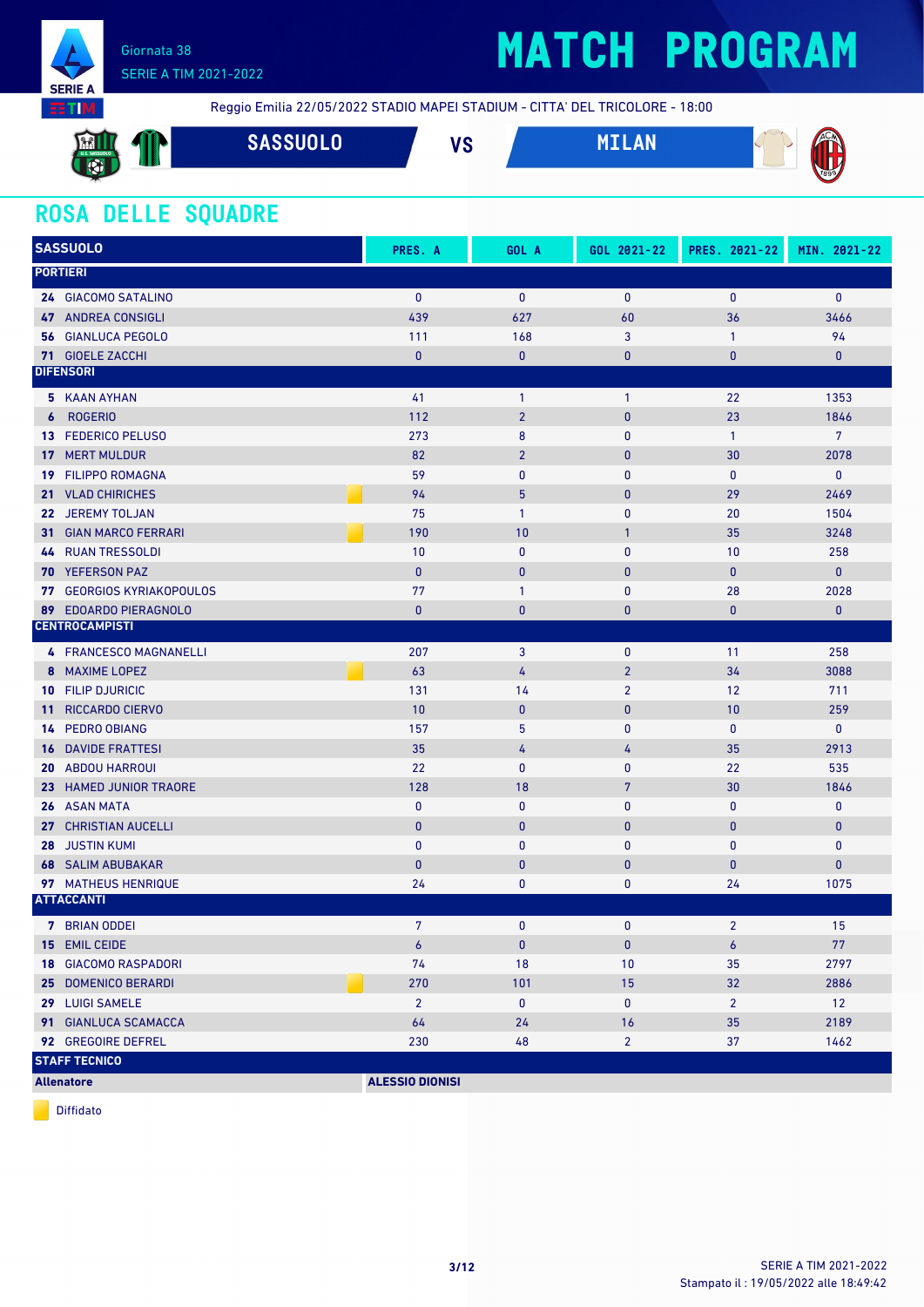

# **MATCH PROGRAM**

Reggio Emilia 22/05/2022 STADIO MAPEI STADIUM - CITTA' DEL TRICOLORE - 18:00

|                 |                                                 | <b>SASSUOLO</b> |                          | <b>VS</b> |                        | <b>MILAN</b>   |               |                   |
|-----------------|-------------------------------------------------|-----------------|--------------------------|-----------|------------------------|----------------|---------------|-------------------|
| <b>MILAN</b>    |                                                 |                 | PRES. A                  |           | GOL A                  | GOL 2021-22    | PRES. 2021-22 | MIN. 2021-22      |
|                 | <b>PORTIERI</b>                                 |                 |                          |           |                        |                |               |                   |
|                 | 1 CIPRIAN TATARUSANU                            |                 | 88                       |           | 114                    | 10             | 6             | 580               |
| 16              | <b>MIKE MAIGNAN</b>                             |                 | 31                       |           | 21                     | 21             | 31            | 2994              |
|                 | <b>83 ANTONIO MIRANTE</b>                       |                 | 368                      |           | 502                    | $\mathbf 0$    | $\mathbf{0}$  | 0                 |
| 90              | <b>SEBASTIANO DESPLANCHES</b>                   |                 | $\pmb{0}$                |           | $\mathbf{0}$           | $\mathbf{0}$   | $\bf{0}$      | $\pmb{0}$         |
|                 | 92 LAPO NAVA                                    |                 | $\mathbf{0}$             |           | $\mathbf{0}$           | $\mathbf{0}$   | $\mathbf{0}$  | $\mathbf 0$       |
| 96              | ANDREAS JUNGDAL                                 |                 | $\pmb{0}$                |           | $\bf{0}$               | $\mathbf{0}$   | $\bf{0}$      | $\pmb{0}$         |
| 99              | <b>FOTIOS PSEFTIS</b>                           |                 | $\pmb{0}$                |           | $\mathbf{0}$           | $\mathbf 0$    | 0             | 0                 |
|                 | <b>DIFENSORI</b>                                |                 |                          |           |                        |                |               |                   |
|                 | 2 DAVIDE CALABRIA                               |                 | 148                      |           | 7                      | $\overline{2}$ | 25            | 2169              |
|                 | 5 FODE' BALLO-TOURE'                            |                 | 10                       |           | $\mathbf{0}$           | $\pmb{0}$      | 10            | 486               |
|                 | 13 ALESSIO ROMAGNOLI                            |                 | 239                      |           | 11                     | $\mathbf{1}$   | 18            | 1501              |
| 19              | THEO HERNANDEZ                                  |                 | 97                       |           | 18                     | 5              | 31            | 2811              |
| 20              | <b>PIERRE KALULU</b>                            |                 | 40                       |           | $\overline{2}$         | $\mathbf{1}$   | 27            | 1999              |
| 23 <sup>2</sup> | <b>FIKAYO TOMORI</b>                            |                 | 47                       |           | $\mathbf{1}$           | $\mathbf{0}$   | 30            | 2827              |
| 24              | <b>SIMON KJAER</b>                              |                 | 143                      |           | 5                      | $\mathbf 0$    | 11            | 858               |
| 25              | <b>ALESSANDRO FLORENZI</b>                      |                 | 249                      |           | 27                     | $\overline{2}$ | 23            | 1228              |
| 46              | <b>MATTEO GABBIA</b>                            |                 | 25                       |           | $\bf{0}$               | $\mathbf 0$    | 8             | 581               |
| 88              | <b>MILOS KERKEZ</b>                             |                 | $\mathbf{0}$             |           | $\mathbf{0}$           | $\mathbf{0}$   | $\mathbf{0}$  | $\bf{0}$          |
|                 | 91 LUCA STANGA                                  |                 | $\mathbf{1}$             |           | $\bf{0}$               | $\mathbf 0$    | $\mathbf{1}$  | 4                 |
|                 | <b>CENTROCAMPISTI</b>                           |                 |                          |           |                        |                |               |                   |
|                 | 4 ISMAEL BENNACER                               |                 | 119                      |           | 3                      | $\overline{2}$ | 30            | 1586              |
|                 | 7 SAMUEL CASTILLEJO                             |                 | 86                       |           | $\overline{7}$         | $\pmb{0}$      | 5             | 141               |
|                 | <b>8 SANDRO TONALI</b>                          |                 | 95                       |           | 6                      | 5              | 35            | 2732              |
| 10              | <b>BRAHIM DIAZ</b>                              |                 | 57                       |           | $\overline{7}$         | $\mathbf{3}$   | 30            | 1943              |
| 33              | <b>RADE KRUNIC</b>                              |                 | 147                      |           | 9                      | $\mathbf 0$    | 27            | 1455              |
| 41              | <b>TIEMOUE' BAKAYOKO</b>                        |                 | 77                       |           | 3                      | $\mathbf{0}$   | 14            | 544               |
| 56              | <b>ALEXIS SAELEMAEKERS</b>                      |                 | 80                       |           | 4                      | $\mathbf{1}$   | 35            | 1910              |
|                 | <b>62 ENRICO DI GESU'</b>                       |                 | $\mathbf{0}$             |           | $\mathbf{0}$           | $\mathbf{0}$   | $\mathbf{0}$  | 0                 |
|                 | 70 ANDREA CAPONE                                |                 | $\mathbf{0}$             |           | $\mathbf{0}$           | $\mathbf{0}$   | $\mathbf{0}$  | $\mathbf{0}$      |
|                 | <b>79 FRANK KESSIE</b>                          |                 | 203                      |           | 40                     | $\overline{5}$ | 30            | 2381              |
|                 | <b>80 GIOVANNI ROBOTTI</b><br><b>ATTACCANTI</b> |                 | $\mathbf 0$              |           | 0                      | 0              | 0             | $\mathbf{0}$      |
|                 |                                                 |                 |                          |           |                        |                |               |                   |
|                 | 9 OLIVIER GIROUD                                |                 | 28                       |           | 9                      | 9              | 28            | 1939              |
|                 | 11 ZLATAN IBRAHIMOVIC                           |                 | 278                      |           | 155                    | 8              | 22            | 1098              |
|                 | 12 ANTE REBIC                                   |                 | 95                       |           | 26                     | $\overline{2}$ | 24            | 978               |
|                 | 17 RAFAEL LEAO                                  |                 | 94                       |           | 23                     | 11             | 33            | 2664              |
|                 | 22 MARKO LAZETIC                                |                 | $\mathbf 0$              |           | $\pmb{0}$              | $\pmb{0}$      | 0             | $\mathbf 0$       |
|                 | 27 DANIEL MALDINI                               |                 | 15                       |           | $\mathbf{1}$           | 1              | 8             | 164               |
|                 | <b>30 JUNIOR MESSIAS</b>                        |                 | 62                       |           | 14                     | 5              | 26            | 1532              |
|                 | <b>63 YOUNS GABRIELE EL HILALI</b>              |                 | $\pmb{0}$<br>$\mathbf 0$ |           | $\pmb{0}$<br>$\pmb{0}$ | $\pmb{0}$<br>0 | 0<br>0        | $\mathbf{0}$<br>0 |
|                 | 93 EMIL ROBACK<br><b>STAFF TECNICO</b>          |                 |                          |           |                        |                |               |                   |
|                 | <b>Allenatore</b>                               |                 | <b>STEFANO PIOLI</b>     |           |                        |                |               |                   |
|                 |                                                 |                 |                          |           |                        |                |               |                   |

Diffidato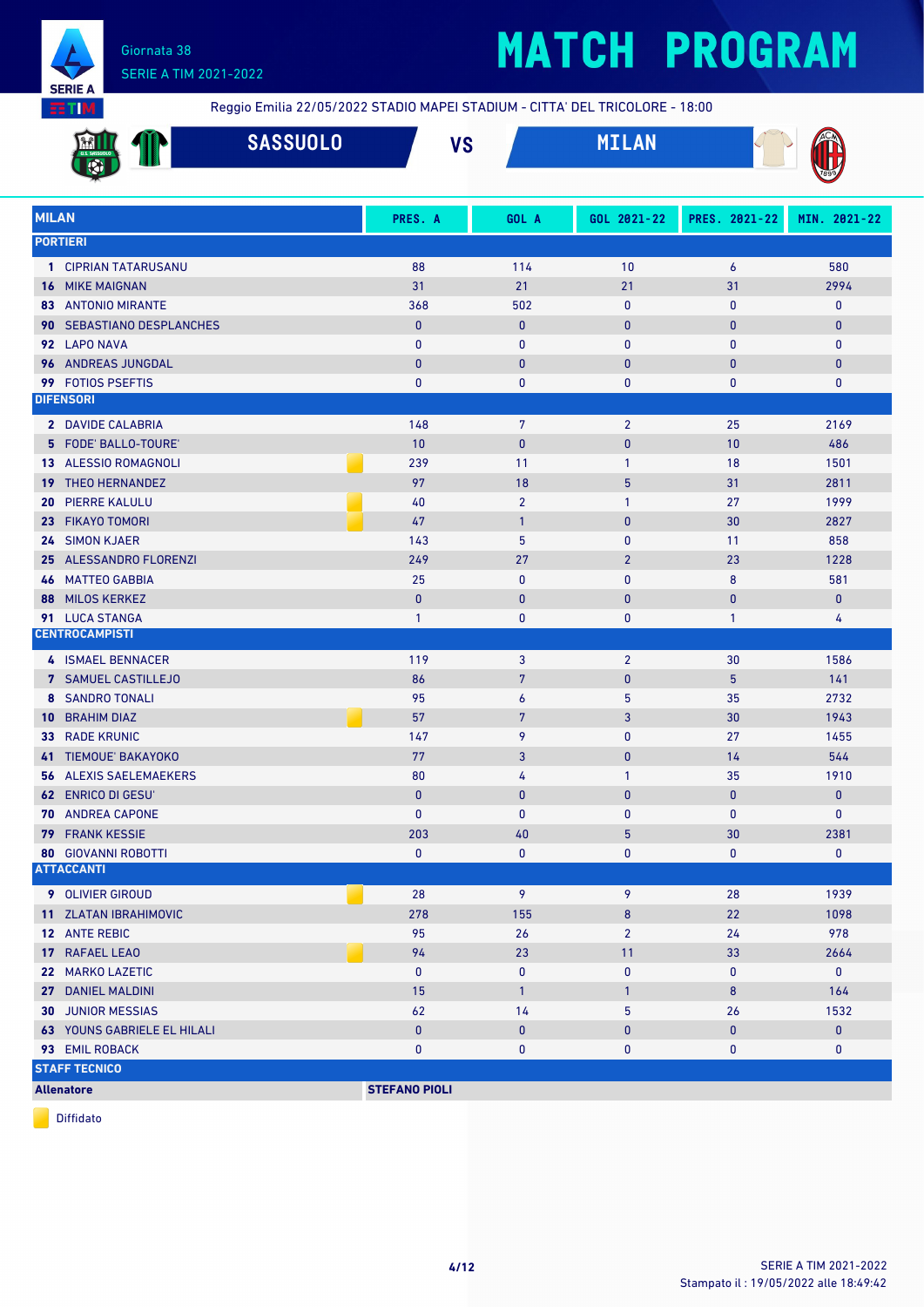

### **MATCH PROGRAM**

Reggio Emilia 22/05/2022 STADIO MAPEI STADIUM - CITTA' DEL TRICOLORE - 18:00



### **RENDIMENTO RECENTE**

| <b>SASSUOLO</b>     |                                                                                                                                                             |                                                                           |         |
|---------------------|-------------------------------------------------------------------------------------------------------------------------------------------------------------|---------------------------------------------------------------------------|---------|
| <b>37^ GIORNATA</b> | <b>BOLOGNA</b>                                                                                                                                              | <b>SASSUOLO</b>                                                           |         |
| 15/05/2022          | 47'(2°T) R. ORSOLINI                                                                                                                                        | 35'(1°T) G. SCAMACCA, 30'(2°T) D. BERARDI, 35'(2°T) G.<br><b>SCAMACCA</b> | $1 - 3$ |
| <b>36^ GIORNATA</b> | <b>SASSUOLO</b>                                                                                                                                             | <b>UDINESE</b>                                                            | $1 - 1$ |
| 07/05/2022          | 6'(1°T) G. SCAMACCA                                                                                                                                         | 32'(2°T) B. NUYTINCK                                                      |         |
| <b>35^ GIORNATA</b> | <b>NAPOLI</b>                                                                                                                                               | <b>SASSUOLO</b>                                                           |         |
| 30/04/2022          | 7'(1°T) K. KOULIBALY, 15'(1°T) V. OSIMHEN, 19'(1°T) H.<br>LOZANO, 21'(1°T) D. MERTENS, 9'(2°T) D. MERTENS, 35'(2°T) A. 42'(2°T) M. LOPEZ<br><b>RRAHMANI</b> |                                                                           | $6 - 1$ |
| <b>34^ GIORNATA</b> | <b>SASSUOLO</b>                                                                                                                                             | <b>JUVENTUS</b>                                                           | $1 - 2$ |
| 25/04/2022          | 39'(1°T) G. RASPADORI                                                                                                                                       | 45 (1°T) P. DYBALA, 43 (2°T) M. KEAN                                      |         |
| <b>33^ GIORNATA</b> | <b>CAGLIARI</b>                                                                                                                                             | <b>SASSUOLO</b>                                                           | $1-0$   |
| 16/04/2022          | <b>42'(1°T) A. DEIOLA</b>                                                                                                                                   |                                                                           |         |

#### **MILAN**

| <b>37^ GIORNATA</b> | <b>MILAN</b>                            | <b>ATALANTA</b>                                             | $2 - 0$ |
|---------------------|-----------------------------------------|-------------------------------------------------------------|---------|
| 15/05/2022          | 11'(2°T) R. LEAO, 30'(2°T) T. HERNANDEZ |                                                             |         |
| <b>36^ GIORNATA</b> | <b>HELLAS VERONA</b>                    | <b>MILAN</b>                                                | $1 - 3$ |
| 08/05/2022          | 38'(1°T) D. FARAONI                     | 48'(1°T) S. TONALI, 5'(2°T) S. TONALI, 41'(2°T) A. FLORENZI |         |
| <b>35^ GIORNATA</b> | <b>MILAN</b>                            | <b>FIORENTINA</b>                                           | $1 - 0$ |
| 01/05/2022          | 37'(2°T) R. LEAO                        |                                                             |         |
| <b>34^ GIORNATA</b> | <b>LAZIO</b>                            | <b>MILAN</b>                                                | $1 - 2$ |
| 24/04/2022          | 4'(1°T) C. IMMOBILE                     | 5'(2°T) O. GIROUD, 47'(2°T) S. TONALI                       |         |
| <b>33^ GIORNATA</b> | <b>MILAN</b>                            | <b>GENOA</b>                                                | $2 - 0$ |
| 15/04/2022          | 11'(1°T) R. LEAO, 42'(2°T) J. MESSIAS   |                                                             |         |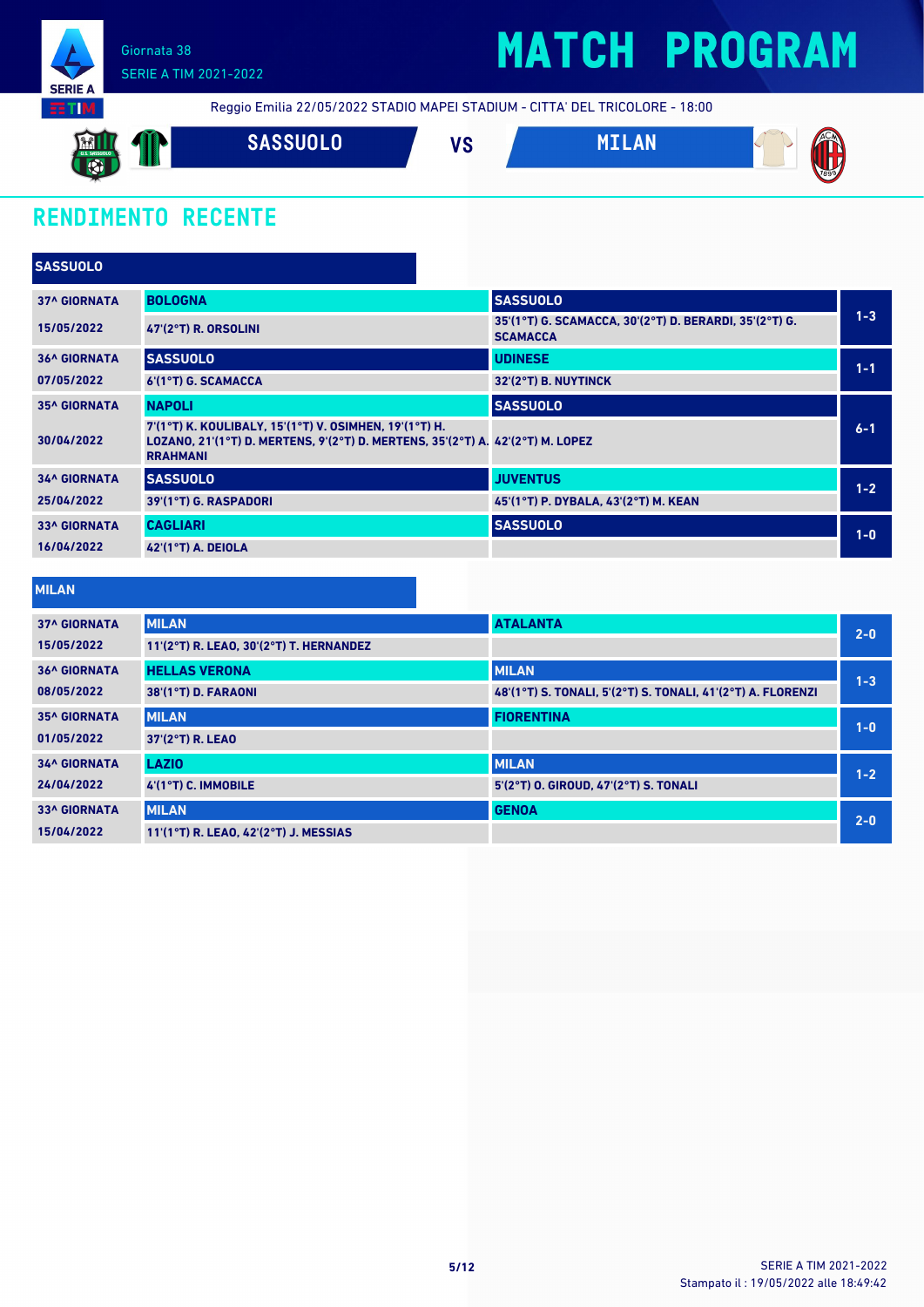

## **MATCH PROGRAM**

Reggio Emilia 22/05/2022 STADIO MAPEI STADIUM - CITTA' DEL TRICOLORE - 18:00

| $\frac{1}{2}$<br>$\overline{\mathbf{C}}$<br>$-8 - -2$ | <b>SASSUOLO</b> | $\mathbf{u}$<br>,, | <b>ANT</b> | <b>ALM</b><br>N |
|-------------------------------------------------------|-----------------|--------------------|------------|-----------------|
|                                                       |                 |                    |            | 7899            |

| CONFRONTO SQUADRE [Valori medi] | <b>SASSUOLO</b> | <b>MILAN</b> |
|---------------------------------|-----------------|--------------|
| <b>Goal Fatti</b>               | 1.73            | 1.78         |
| <b>Goal Subiti</b>              | 1.7             | 0.84         |
| Tiri totali                     | 15.16           | 15.73        |
| Tiri in porta                   | 5.68            | 4.97         |
| Assist                          | 0.97            | 0.95         |
| Azioni di attacco               | 31.76           | 34.05        |
| Passaggi riusciti               | 427.16          | 391.43       |
| Passaggi riusciti %             | 85%             | 83%          |
| <b>Falli Fatti</b>              | 12.24           | 12.22        |
| <b>Dribbling</b>                | 10.7            | 11.97        |
| <b>Baricentro</b>               | 49.98m          | 53.8m        |
| Passaggi Chiave                 | 10.24           | 10.32        |
| Fuorigioco                      | 1.16            | 2.08         |
| Corner                          | 5.27            | 5.08         |
| <b>Cross Riusciti</b>           | 4.46            | 5.14         |
| Poss. propria meta              | 00'27           | 00'25        |
| Poss. meta avvers               | 00'19           | 00'19        |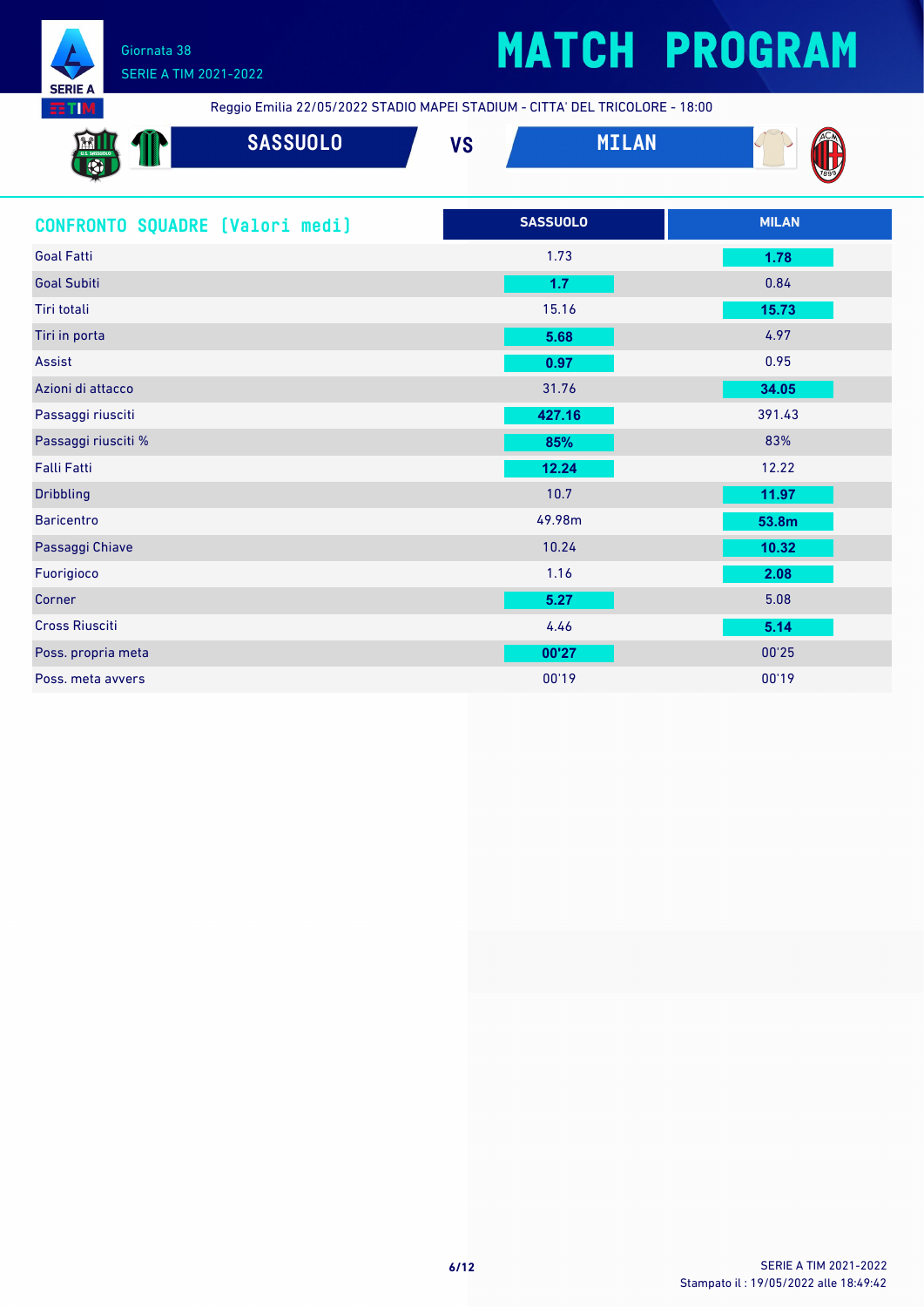

# **MATCH PROGRAM**

Reggio Emilia 22/05/2022 STADIO MAPEI STADIUM - CITTA' DEL TRICOLORE - 18:00

**SASSUOLO VS MILAN**



### **RENDIMENTO ATLETICO \***

| <b>SASSUOLO</b>        | Pres. (Min.) | Media (km) | Media<br><b>Sprint (Km)</b> | <b>MILAN</b>              | Pres. (Min.) | Media (km) | <b>Media</b><br>Sprint (Km) |
|------------------------|--------------|------------|-----------------------------|---------------------------|--------------|------------|-----------------------------|
| 8 M. LOPEZ             | 34 (3088')   | 10.985     | 0.813                       | 8 S. TONALI               | 35 (2732')   | 9.905      | 0.83                        |
| 18 G. RASPADORI        | 35 (2797')   | 9.963      | 0.875                       | 79 F. KESSIE              | 30 (2381')   | 9.895      | 0.847                       |
| <b>16 D. FRATTESI</b>  | 35 (2913')   | 9.903      | 1.014                       | 2 D. CALABRIA             | 25 (2169')   | 9.851      | 0.841                       |
| 77 G. KYRIAKOPOULOS    | 28 (2028')   | 9.808      | 1.073                       | 13 A. ROMAGNOLI           | 18 (1501')   | 9.786      | 0.583                       |
| 31 G. FERRARI          | 35 (3248')   | 9.741      | 0.48                        | 46 M. GABBIA              | 8(581)       | 9.474      | 0.667                       |
| 17 M. MULDUR           | 30 (2078')   | 9.5        | 0.827                       | <b>19 T. HERNANDEZ</b>    | 31(2811)     | 9.387      | 1.082                       |
| <b>6 ROGERIO</b>       | 23 (1846')   | 9.466      | 0.898                       | 24 S. KJAER               | 11(858)      | 9.159      | 0.538                       |
| 22 J. TOLJAN           | 20 (1504')   | 9.425      | 1.009                       | 23 F. TOMORI              | 30 (2827')   | 9.151      | 0.614                       |
| 25 D. BERARDI          | 32 (2886')   | 9.366      | 0.931                       | 20 P. KALULU              | 27 (1999')   | 9.146      | 0.797                       |
| 10 F. DJURICIC         | 12(711)      | 9.158      | 0.848                       | <b>10 B. DIAZ</b>         | 30(1943)     | 8.766      | 0.774                       |
| <b>21 V. CHIRICHES</b> | 29 (2469')   | 9.126      | 0.618                       | <b>17 R. LEAO</b>         | 33 (2664')   | 8.367      | 0.906                       |
| 23 H. TRAORE           | 30(1846)     | 8.752      | 0.749                       | 33 R. KRUNIC              | 27 (1455')   | 8.113      | 0.79                        |
| <b>5</b> K. AYHAN      | 22 (1353')   | 8.525      | 0.476                       | 4 I. BENNACER             | 30 (1586')   | 8.094      | 0.634                       |
| 91 G. SCAMACCA         | 35 (2189')   | 7.87       | 0.565                       | 25 A. FLORENZI            | 23 (1228')   | 7.963      | 0.637                       |
| 97 M. HENRIQUE         | 24 (1075')   | 7.81       | 0.575                       | 30 J. MESSIAS             | 26 (1532')   | 7.909      | 0.891                       |
| 92 G. DEFREL           | 37 (1462')   | 6.277      | 0.515                       | <b>56 A. SAELEMAEKERS</b> | 35 (1910')   | 7.898      | 0.897                       |
| <b>4 F. MAGNANELLI</b> | 11(258)      | 5.985      | 0.376                       | 5 F. BALLO-TOURE'         | 10(486)      | 7.833      | 0.918                       |
| 20 A. HARROUI          | 22 (535')    | 5.113      | 0.536                       | 9 O. GIROUD               | 28 (1939')   | 7.697      | 0.862                       |
| 44 R. TRESSOLDI        | 10(258)      | 4.756      | 0.357                       | 11 Z. IBRAHIMOVIC         | 22 (1098')   | 6.979      | 0.557                       |
| <b>15 E. CEIDE</b>     | 6(77)        | 2.064      | 0.16                        | 41 T. BAKAYOKO            | 14(544)      | 6.899      | 0.607                       |
| 7 B. ODDEI             | 2(15')       | 0.771      | 0.097                       | <b>12 A. REBIC</b>        | 24 (978')    | 6.002      | 0.685                       |
| 13 F. PELUSO           | 1(7)         | 0.508      | $\pmb{0}$                   | 7 S. CASTILLEJO           | 5(141)       | 4.786      | 0.579                       |
| 29 L. SAMELE           | 2(12')       | 0.505      | 0.072                       | 27 D. MALDINI             | 8(164)       | 4.63       | 0.456                       |
|                        |              |            |                             | 91 L. STANGA              | 1(4)         | 0.52       | 0.061                       |

\* Le informazioni riportate sul Rendimento Atletico sono da intendersi riferite al periodo di permanenza nella squadra corrente.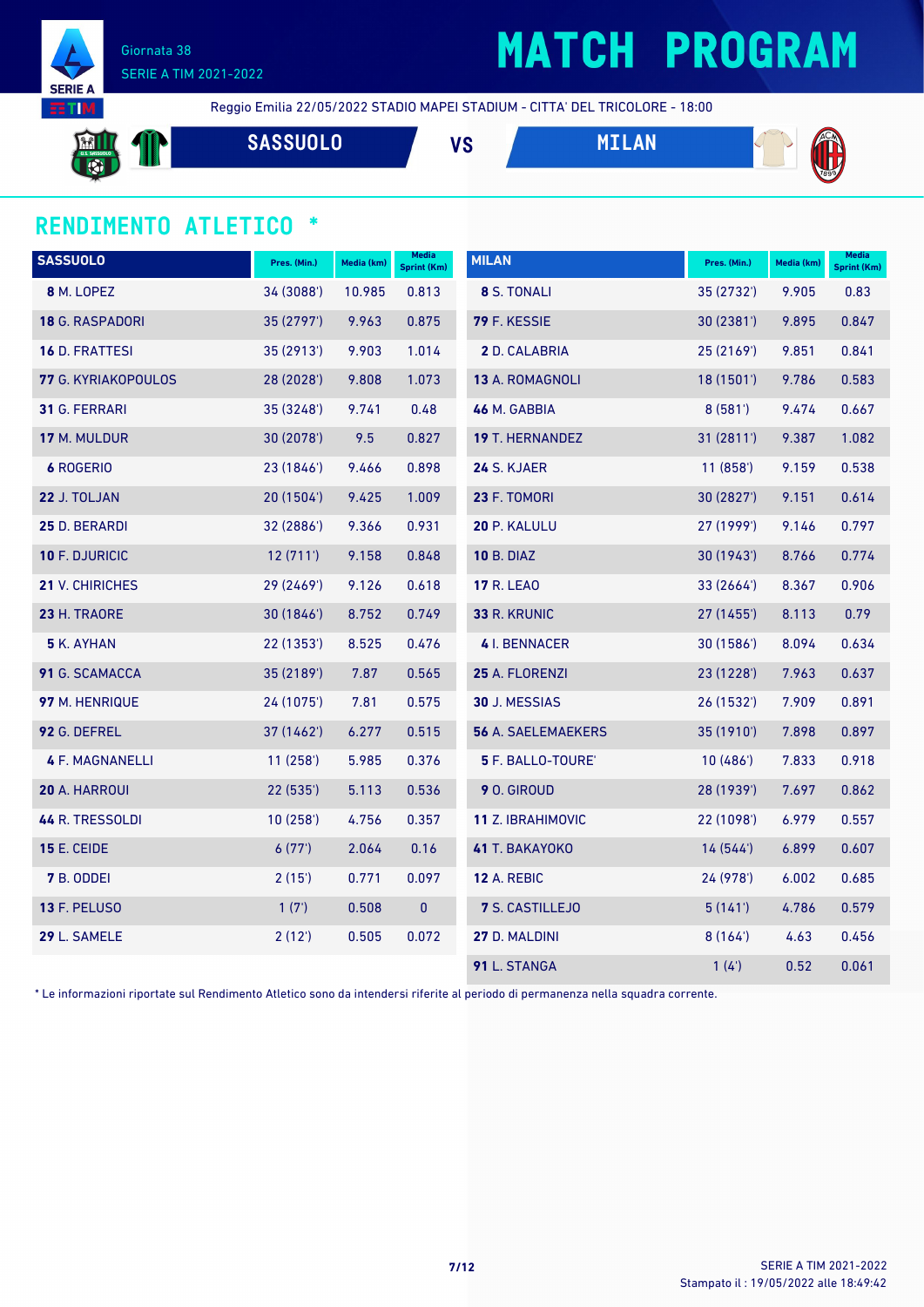### **MATCH PROGRAM**

Giornata 38 SERIE A TIM 2021-2022

Reggio Emilia 22/05/2022 STADIO MAPEI STADIUM - CITTA' DEL TRICOLORE - 18:00

**SASSUOLO VS MILAN** 

### **GLI INCONTRI DELLA 38 ^ GIORNATA**

| TORINO            |           | vs ROMA                 | 20/05/2022 20:45 |
|-------------------|-----------|-------------------------|------------------|
| <b>GENOA</b>      | <b>VS</b> | <b>BOLOGNA</b>          | 21/05/2022 17:15 |
| <b>ATALANTA</b>   |           | vs EMPOLI               | 21/05/2022 20:45 |
| <b>FIORENTINA</b> | VS        | <b>JUVENTUS</b>         | 21/05/2022 20:45 |
| LAZIO             |           | <b>vs</b> HELLAS VERONA | 21/05/2022 20:45 |
| <b>SPEZIA</b>     |           | vs NAPOLI               | 22/05/2022 12:30 |
| <b>INTER</b>      |           | ys SAMPDORIA            | 22/05/2022 18:00 |
| <b>SASSUOLO</b>   |           | vs MILAN                | 22/05/2022 18:00 |
| SALERNITANA       |           | vs UDINESE              | 22/05/2022 21:00 |
| <b>VENEZIA</b>    | <b>VS</b> | <b>CAGLIARI</b>         | 22/05/2022 21:00 |

### **CLASSIFICA SERIE A TIM**

|                      | PTG | G  | $\mathbf{V}$     | $\mathsf{N}$   | P.             | <b>GF</b> | <b>GS</b> | DIFF.RETI |
|----------------------|-----|----|------------------|----------------|----------------|-----------|-----------|-----------|
| <b>MILAN</b>         | 83  | 37 | 25               | $\bf{8}$       | $\pmb{4}$      | 66        | 31        | $+35$     |
| <b>INTER</b>         | 81  | 37 | 24               | 9              | 4              | 81        | 32        | $+49$     |
| <b>NAPOLI</b>        | 76  | 37 | 23               | $\overline{7}$ | $\overline{7}$ | 71        | 31        | $+40$     |
| <b>JUVENTUS</b>      | 70  | 37 | 20               | 10             | $\overline{7}$ | 57        | 35        | $+22$     |
| <b>LAZIO</b>         | 63  | 37 | 18               | 9              | 10             | 74        | 55        | $+19$     |
| <b>ROMA</b>          | 60  | 37 | 17               | $\overline{9}$ | 11             | 56        | 43        | $+13$     |
| <b>FIORENTINA</b>    | 59  | 37 | 18               | 5              | 14             | 57        | 51        | $+6$      |
| <b>ATALANTA</b>      | 59  | 37 | 16               | 11             | 10             | 65        | 47        | $+18$     |
| <b>HELLAS VERONA</b> | 52  | 37 | 14               | 10             | 13             | 62        | 56        | $+6$      |
| <b>TORINO</b>        | 50  | 37 | 13               | 11             | 13             | 46        | 38        | $+8$      |
| <b>SASSUOLO</b>      | 50  | 37 | 13               | 11             | $13$           | 64        | 63        | $+1$      |
| <b>UDINESE</b>       | 44  | 37 | 10               | 14             | 13             | 57        | 58        | $-1$      |
| <b>BOLOGNA</b>       | 43  | 37 | 11               | 10             | 16             | 43        | 55        | $-12$     |
| <b>EMPOLI</b>        | 38  | 37 | 9                | 11             | 17             | 49        | 70        | $-21$     |
| <b>SAMPDORIA</b>     | 36  | 37 | 10               | 6              | 21             | 46        | 60        | $-14$     |
| <b>SPEZIA</b>        | 36  | 37 | 10               | $\overline{6}$ | 21             | 41        | 68        | $-27$     |
| <b>SALERNITANA</b>   | 31  | 37 | $\overline{7}$   | 10             | 20             | 33        | 74        | $-41$     |
| <b>CAGLIARI</b>      | 29  | 37 | $\boldsymbol{6}$ | 11             | 20             | 34        | 68        | $-34$     |
| <b>GENOA</b>         | 28  | 37 | $\overline{4}$   | 16             | 17             | 27        | 59        | $-32$     |
| <b>VENEZIA</b>       | 26  | 37 | $\boldsymbol{6}$ | 8              | 23             | 34        | 69        | $-35$     |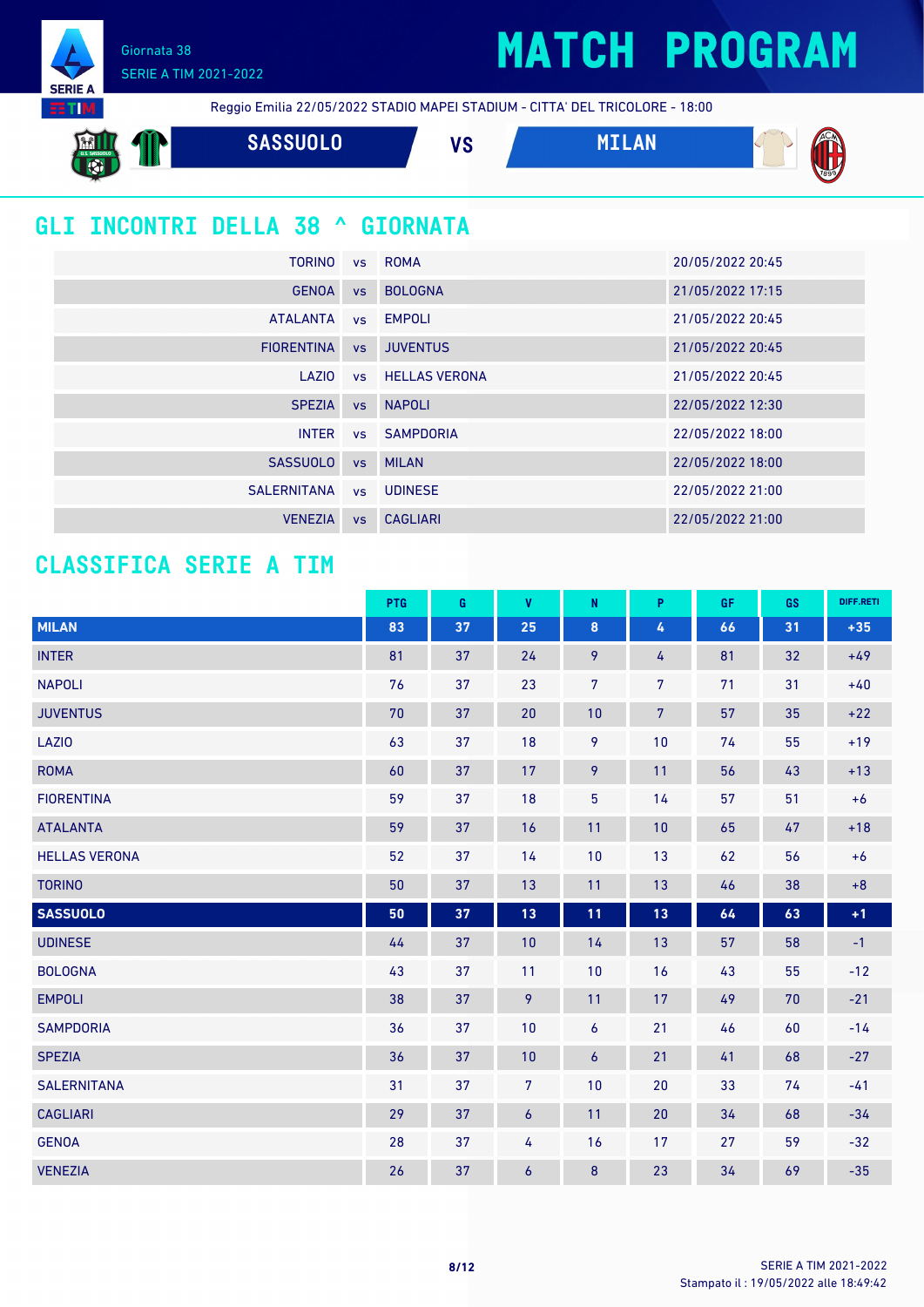

### **MATCH PROGRAM**

Reggio Emilia 22/05/2022 STADIO MAPEI STADIUM - CITTA' DEL TRICOLORE - 18:00

**SASSUOLO VS MILAN**





### **CLASSIFICA GIOCATORI**

|               | <b>RANKING MARCATORI</b> |            | Gol(Rigore) |
|---------------|--------------------------|------------|-------------|
| 1             | C. IMMOBILE              | LAZ        | 27(7)       |
| $\mathcal{P}$ | D. VLAHOVIC              | <b>JUV</b> | 24(5)       |
| 3             | L. MARTINEZ              | <b>INT</b> | 21(3)       |
| 4             | <b>G. SCAMACCA</b>       | <b>SAS</b> | 16(1)       |
| 4             | <b>G. SIMEONE</b>        | <b>VER</b> | 16(0)       |
| 6             | <b>D. BERARDI</b>        | <b>SAS</b> | 15(6)       |
| 6             | <b>T. ABRAHAM</b>        | <b>ROM</b> | 15(2)       |
| 8             | <b>V. OSIMHEN</b>        | <b>NAP</b> | 14(0)       |
| 8             | M. ARNAUTOVIC            | <b>BOL</b> | 14(2)       |
| 10            | F. DZFKO                 | <b>INT</b> | 13(0)       |

### **CLASSIFICA SQUADRE**

|                  | <b>RANKING SQUADRE</b> | <b>Gol - Media Gol</b> |                |
|------------------|------------------------|------------------------|----------------|
| 1                | <b>INTER</b>           | 81                     | 2.19           |
| $\overline{2}$   | <b>LAZIO</b>           | 74                     | $\overline{2}$ |
| 3                | <b>NAPOLI</b>          | 71                     | 1.92           |
| 4                | <b>MILAN</b>           | 66                     | 1.78           |
| 5                | <b>ATALANTA</b>        | 65                     | 1.76           |
| $\boldsymbol{6}$ | <b>SASSUOLO</b>        | 64                     | 1.73           |
| 7                | <b>HELLAS VERONA</b>   | 62                     | 1.68           |
| 8                | <b>FIORENTINA</b>      | 57                     | 1.54           |
| 8                | <b>JUVENTUS</b>        | 57                     | 1.54           |
| 8                | <b>UDINESE</b>         | 57                     | 1.54           |
| 11               | <b>ROMA</b>            | 56                     | 1.51           |
| 12               | <b>EMPOLI</b>          | 49                     | 1.32           |
|                  | <b>13 SAMPDORIA</b>    | 46                     | 1.24           |
|                  | 13 TORINO              | 46                     | 1.24           |
| 15               | <b>BOLOGNA</b>         | 43                     | 1.16           |
|                  | 16 SPEZIA              | 41                     | 1.11           |
|                  | <b>17 CAGLIARI</b>     | 34                     | 0.92           |
|                  | 17 VENEZIA             | 34                     | 0.92           |
|                  | <b>19 SALERNITANA</b>  | 33                     | 0.89           |
| 20               | <b>GENOA</b>           | 27                     | 0.73           |

|                | <b>RANKING SQUADRE</b> | Tot tiri-In porta-Fuori-Respinti |     |     |     |
|----------------|------------------------|----------------------------------|-----|-----|-----|
| $\mathbf{1}$   | <b>INTER</b>           | 650                              | 242 | 243 | 165 |
| $\overline{2}$ | <b>ROMA</b>            | 587                              | 192 | 220 | 175 |
| 3              | <b>MILAN</b>           | 582                              | 184 | 234 | 164 |
| 4              | <b>NAPOLI</b>          | 569                              | 197 | 217 | 155 |
| 5              | <b>ATALANTA</b>        | 564                              | 166 | 225 | 173 |
| $\pmb{6}$      | <b>SASSUOLO</b>        | 561                              | 210 | 196 | 155 |
| 7              | <b>JUVENTUS</b>        | 522                              | 172 | 226 | 124 |
| 8              | <b>FIORENTINA</b>      | 500                              | 182 | 200 | 118 |
| 9              | <b>EMPOLI</b>          | 490                              | 161 | 187 | 142 |
| 9              | <b>UDINESE</b>         | 490                              | 176 | 186 | 128 |
| 11             | <b>TORINO</b>          | 463                              | 152 | 190 | 121 |
| 12             | <b>HELLAS VERONA</b>   | 453                              | 153 | 181 | 119 |
| 13             | LAZI <sub>0</sub>      | 435                              | 188 | 158 | 89  |
| 14             | <b>BOLOGNA</b>         | 428                              | 145 | 175 | 108 |
| 15             | <b>SALERNITANA</b>     | 406                              | 130 | 164 | 112 |
| 16             | <b>CAGLIARI</b>        | 393                              | 117 | 167 | 109 |
| 17             | <b>GENOA</b>           | 386                              | 110 | 173 | 103 |
| 18             | <b>SAMPDORIA</b>       | 383                              | 122 | 156 | 105 |
| 19             | <b>SPEZIA</b>          | 370                              | 131 | 139 | 100 |
| 20             | <b>VENEZIA</b>         | 348                              | 119 | 149 | 80  |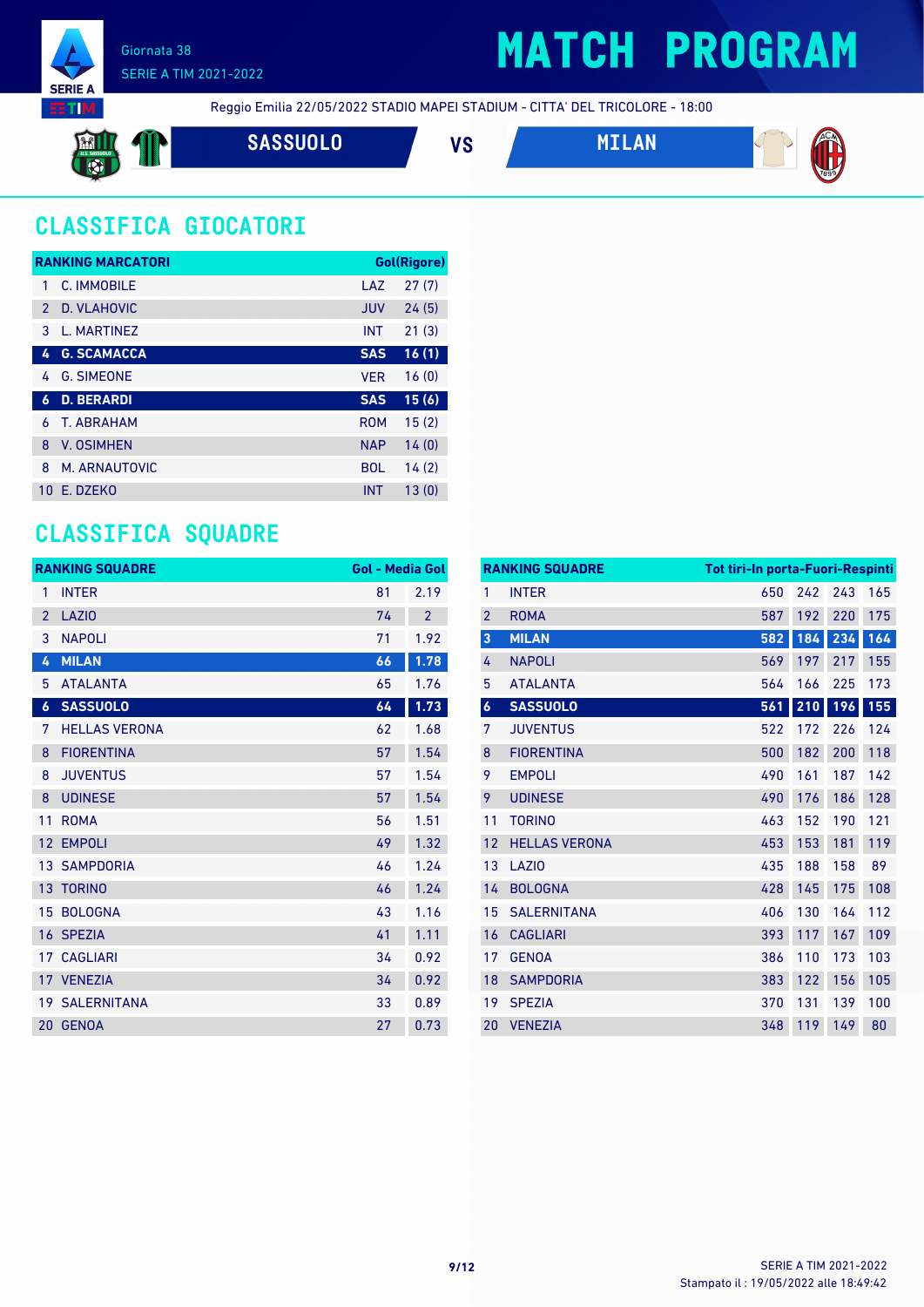

# **MATCH PROGRAM**

**RANKING SQUADRE Passaggi riusciti - % \***



Reggio Emilia 22/05/2022 STADIO MAPEI STADIUM - CITTA' DEL TRICOLORE - 18:00



**SASSUOLO VS MILAN**





| 1              | LAZI <sub>0</sub>     | 498.86 | 87 |
|----------------|-----------------------|--------|----|
| $\overline{2}$ | <b>NAPOLI</b>         | 486.97 | 87 |
| 3              | <b>INTER</b>          | 454.27 | 86 |
| 4              | <b>FIORENTINA</b>     | 427.27 | 85 |
| 5              | <b>SASSUOLO</b>       | 427.16 | 85 |
| 6              | <b>ATALANTA</b>       | 419.27 | 82 |
| 7              | <b>JUVENTUS</b>       | 412.57 | 85 |
| 8              | <b>MILAN</b>          | 391.43 | 83 |
| 9              | <b>ROMA</b>           | 376.59 | 83 |
| 10             | <b>BOLOGNA</b>        | 358    | 81 |
| 11             | <b>TORINO</b>         | 340.89 | 79 |
| 12             | <b>HELLAS VERONA</b>  | 320.7  | 77 |
|                | <b>13 SAMPDORIA</b>   | 312.78 | 77 |
| 14             | <b>EMPOLI</b>         | 309.27 | 79 |
| 15             | <b>UDINESE</b>        | 284.35 | 79 |
|                | 16 SPEZIA             | 282.89 | 76 |
| 17             | <b>VENEZIA</b>        | 280.43 | 78 |
|                | <b>18 CAGLIARI</b>    | 276.16 | 75 |
| 19             | <b>GENOA</b>          | 270.7  | 74 |
|                | <b>20 SALERNITANA</b> | 255.41 | 76 |
|                |                       |        |    |

\* Valori medi per partita.

| gi chiave* | <b>RANKING SQUADRE</b>            | Recuperi* |
|------------|-----------------------------------|-----------|
| 11.54      | <b>HELLAS VERONA</b><br>1         | 63.05     |
| 10.7       | <b>ATALANTA</b><br>$\overline{2}$ | 59.59     |
| 10.59      | <b>GENOA</b><br>3                 | 57.76     |
| 10.59      | <b>MILAN</b><br>4                 | 55.68     |
| 10.32      | <b>TORINO</b><br>5                | 54.46     |
| 10.24      | <b>SAMPDORIA</b><br>6             | 53.32     |
| 9.35       | <b>UDINESE</b><br>7               | 52.24     |
| 9.3        | <b>INTER</b><br>8                 | 52.05     |
| 8.76       | <b>JUVENTUS</b><br>9              | 51.86     |
| 8.73       | 10 EMPOLI                         | 51.46     |
| 8.41       | 11 CAGLIARI                       | 51.16     |
| 8.22       | 12 ROMA                           | 51.11     |
| 7.73       | <b>13 NAPOLI</b>                  | 50.97     |
| 7.57       | 14 SPEZIA                         | 50.95     |
| 7.16       | 15 BOLOGNA                        | 50.73     |
| 7.14       | <b>16 LAZIO</b>                   | 50.41     |
| 6.97       | 17 VENEZIA                        | 50.03     |
| 6.84       | <b>18 SASSUOLO</b>                | 49.65     |
| 6.54       | <b>19 FIORENTINA</b>              | 48.05     |
| 5.92       | <b>20 SALERNITANA</b>             | 47.57     |
|            | * Valori medi per partita.        |           |

|                | IVAINININU JUUAUINL                                         | г аээаууг статс |
|----------------|-------------------------------------------------------------|-----------------|
| 1              | <b>INTER</b>                                                | 11.54           |
| $\overline{2}$ | <b>ATALANTA</b>                                             | 10.7            |
| 3              | <b>NAPOLI</b>                                               | 10.59           |
| 3              | <b>ROMA</b>                                                 | 10.59           |
| 5              | <b>MILAN</b>                                                | 10.32           |
| 6              | <b>SASSUOLO</b>                                             | 10.24           |
| 7              | <b>JUVENTUS</b>                                             | 9.35            |
| 8              | <b>FIORENTINA</b>                                           | 9.3             |
| 9              | <b>TORINO</b>                                               | 8.76            |
| 10             | <b>UDINESE</b>                                              | 8.73            |
| 11             | <b>EMPOLI</b>                                               | 8.41            |
|                | 12 BOLOGNA                                                  | 8.22            |
|                | 13 HELLAS VERONA                                            | 7.73            |
|                | <b>14 LAZIO</b>                                             | 7.57            |
|                | <b>15 SALERNITANA</b>                                       | 7.16            |
|                | <b>16 CAGLIARI</b>                                          | 7.14            |
|                | <b>17 SAMPDORIA</b>                                         | 6.97            |
|                | 18 GENOA                                                    | 6.84            |
|                | 19 SPEZIA                                                   | 6.54            |
|                | 20 VENEZIA                                                  | 5.92            |
|                | المستقلقات والمستمر فالمراجع والمستنقص والمسترابة فالمستحدث |                 |

Valori medi per partita.

**RANKING SQUADRE Passaggi chiave\***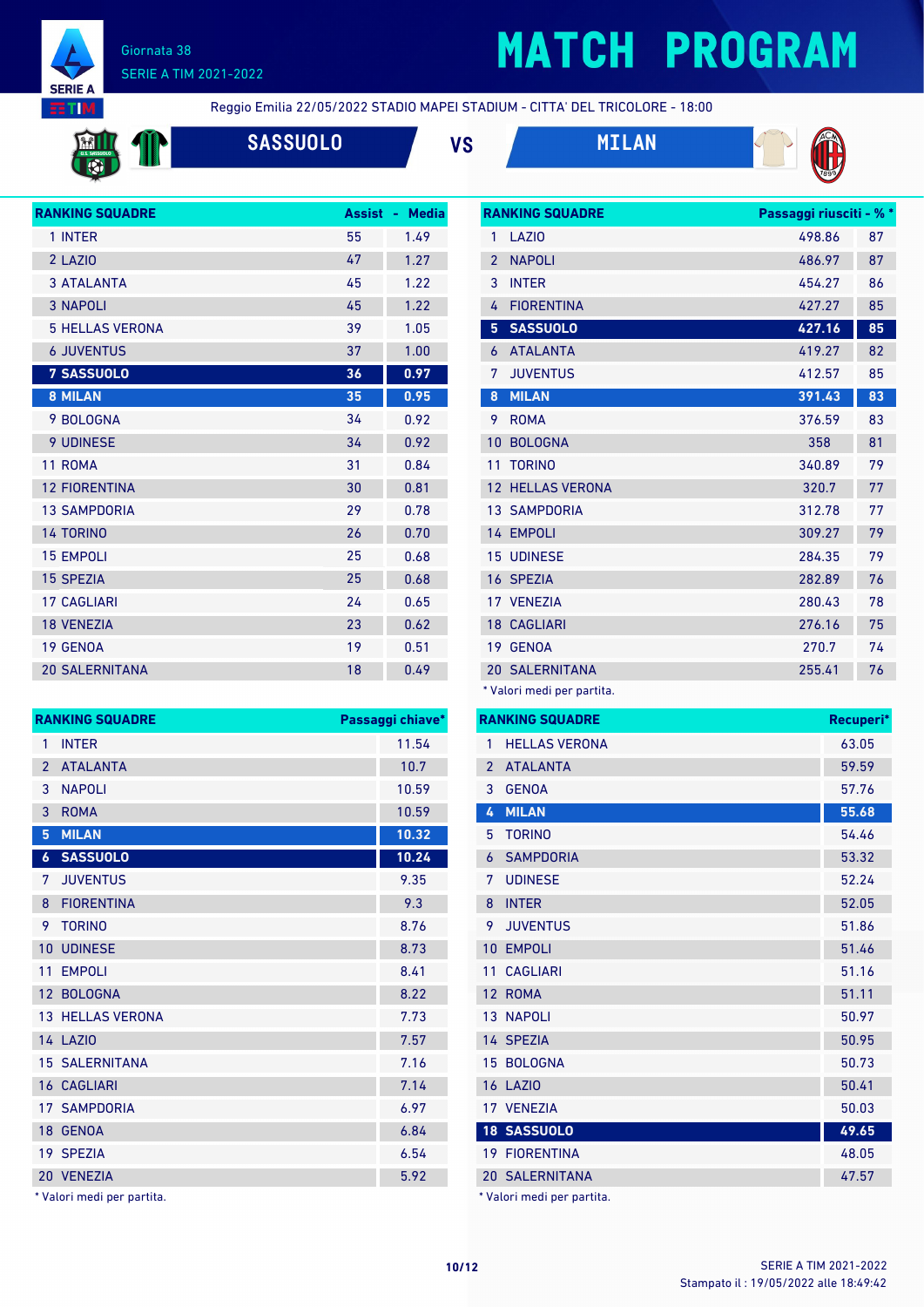

# **MATCH PROGRAM**

**NITE:** 

Reggio Emilia 22/05/2022 STADIO MAPEI STADIUM - CITTA' DEL TRICOLORE - 18:00

| <b>SASSUOLO</b> | VS | <b>MILAN</b> |
|-----------------|----|--------------|
|                 |    |              |



**RANKING SQUADRE Media Km** LAZIO 112.396



|                | <b>RANKING SQUADRE</b> | <b>Tot. Parate - Media</b> |      |
|----------------|------------------------|----------------------------|------|
| 1              | <b>VENEZIA</b>         | 154                        | 4.16 |
| $\overline{2}$ | <b>EMPOLI</b>          | 143                        | 3.86 |
| 3              | <b>SPEZIA</b>          | 139                        | 3.76 |
| 4              | <b>SALERNITANA</b>     | 138                        | 3.73 |
| 5              | <b>BOLOGNA</b>         | 128                        | 3.46 |
| 6              | <b>GENOA</b>           | 123                        | 3.32 |
| 7              | <b>SAMPDORIA</b>       | 119                        | 3.22 |
| 8              | <b>CAGLIARI</b>        | 117                        | 3.16 |
| 9              | <b>SASSUOLO</b>        | 108                        | 2.92 |
| 10             | <b>ROMA</b>            | 104                        | 2.81 |
| 11             | <b>NAPOLI</b>          | 102                        | 2.76 |
| 12             | <b>HELLAS VERONA</b>   | 99                         | 2.68 |
|                |                        |                            |      |
|                | <b>13 UDINESE</b>      | 95                         | 2.57 |
|                | 14 MILAN               | 93                         | 2.51 |
|                | 15 INTER               | 93                         | 2.51 |
|                | <b>16 ATALANTA</b>     | 93                         | 2.51 |
|                | <b>17 JUVENTUS</b>     | 88                         | 2.38 |
|                | 18 LAZIO               | 85                         | 2.3  |
| 19             | <b>TORINO</b>          | 81                         | 2.19 |

| $\mathfrak{p}$  | <b>INTFR</b>          | 111.426 |
|-----------------|-----------------------|---------|
| 3               | <b>FMP0LI</b>         | 111.238 |
| 4               | <b>ATALANTA</b>       | 110.828 |
| 5               | <b>HELLAS VERONA</b>  | 109.876 |
| $\overline{6}$  | <b>VENEZIA</b>        | 108.83  |
| 7               | <b>GENOA</b>          | 108.724 |
| 8               | <b>JUVENTUS</b>       | 108.051 |
| 9               | <b>ROMA</b>           | 107.961 |
| 10 <sup>°</sup> | <b>CAGLIARI</b>       | 107.388 |
| 11              | <b>SPF7IA</b>         | 106.994 |
|                 | <b>12 SALERNITANA</b> | 106.961 |
|                 | <b>13 MILAN</b>       | 106.775 |
|                 | 14 TORINO             | 106.462 |
|                 | <b>15 NAPOLI</b>      | 105.929 |
|                 | <b>16 SAMPDORIA</b>   | 105.787 |
| 17 <sup>1</sup> | <b>BOLOGNA</b>        | 105.194 |
|                 | 18 SASSUOLO           | 105.162 |
|                 | <b>19 FIORENTINA</b>  | 105.123 |
|                 | <b>20 UDINESE</b>     | 103.611 |

|                 | <b>RANKING SQUADRE</b> | Passaggi 3/4 Tot. - Media |        |
|-----------------|------------------------|---------------------------|--------|
| 1               | <b>ATALANTA</b>        | 4512                      | 121.95 |
| $\overline{2}$  | <b>NAPOLI</b>          | 4137                      | 111.81 |
| 3               | <b>INTER</b>           | 3899                      | 105.38 |
| 4               | <b>LAZIO</b>           | 3718                      | 100.49 |
| 5               | <b>MILAN</b>           | 3421                      | 92.46  |
| 6               | <b>TORINO</b>          | 3346                      | 90.43  |
| 7               | <b>FIORENTINA</b>      | 3328                      | 89.95  |
| 8               | <b>SASSUOLO</b>        | 3255                      | 87.97  |
| 9               | <b>JUVENTUS</b>        | 3253                      | 87.92  |
| 10              | <b>HELLAS VERONA</b>   | 3176                      | 85.84  |
| 11              | <b>ROMA</b>            | 2911                      | 78.68  |
| 12 <sup>2</sup> | <b>BOLOGNA</b>         | 2901                      | 78.41  |
| 13 <sup>°</sup> | <b>EMPOLI</b>          | 2850                      | 77.03  |
|                 | <b>14 UDINESE</b>      | 2658                      | 71.84  |
|                 | <b>15 SAMPDORIA</b>    | 2422                      | 65.46  |
| 16              | <b>SPEZIA</b>          | 2228                      | 60.22  |
|                 | <b>17 SALERNITANA</b>  | 2203                      | 59.54  |
|                 | <b>18 CAGLIARI</b>     | 2172                      | 58.7   |
| 19              | <b>GENOA</b>           | 2120                      | 57.3   |
| 20              | <b>VENEZIA</b>         | 1973                      | 53.32  |

| <b>RANKING SQUADRE</b> |                      | <b>Dribbling Tot. - Media</b> |       |
|------------------------|----------------------|-------------------------------|-------|
| 1                      | <b>MILAN</b>         | 443                           | 11.97 |
| $\overline{2}$         | <b>SASSUOLO</b>      | 396                           | 10.7  |
| 3                      | <b>ATAI ANTA</b>     | 364                           | 9.84  |
| 4                      | <b>JUVENTUS</b>      | 357                           | 9.65  |
| 5                      | <b>NAPOLI</b>        | 351                           | 9.49  |
| 6                      | <b>UDINESE</b>       | 350                           | 9.46  |
| 7                      | LAZI <sub>0</sub>    | 331                           | 8.95  |
| 8                      | <b>ROMA</b>          | 326                           | 8.81  |
| 9                      | <b>BOLOGNA</b>       | 320                           | 8.65  |
| 10                     | <b>HELLAS VERONA</b> | 310                           | 8.38  |
| 11                     | <b>SALERNITANA</b>   | 305                           | 8.24  |
| 12                     | <b>GENOA</b>         | 298                           | 8.05  |
|                        | 13 VENEZIA           | 295                           | 7.97  |
|                        | <b>14 FIORENTINA</b> | 290                           | 7.84  |
|                        | <b>15 TORINO</b>     | 287                           | 7.76  |
| 16                     | <b>EMPOLI</b>        | 286                           | 7.73  |
| 17                     | <b>SPEZIA</b>        | 281                           | 7.59  |
| 18                     | <b>INTER</b>         | 250                           | 6.76  |
|                        | <b>19 CAGLIARI</b>   | 243                           | 6.57  |
|                        | <b>20 SAMPDORIA</b>  | 222                           | 6     |